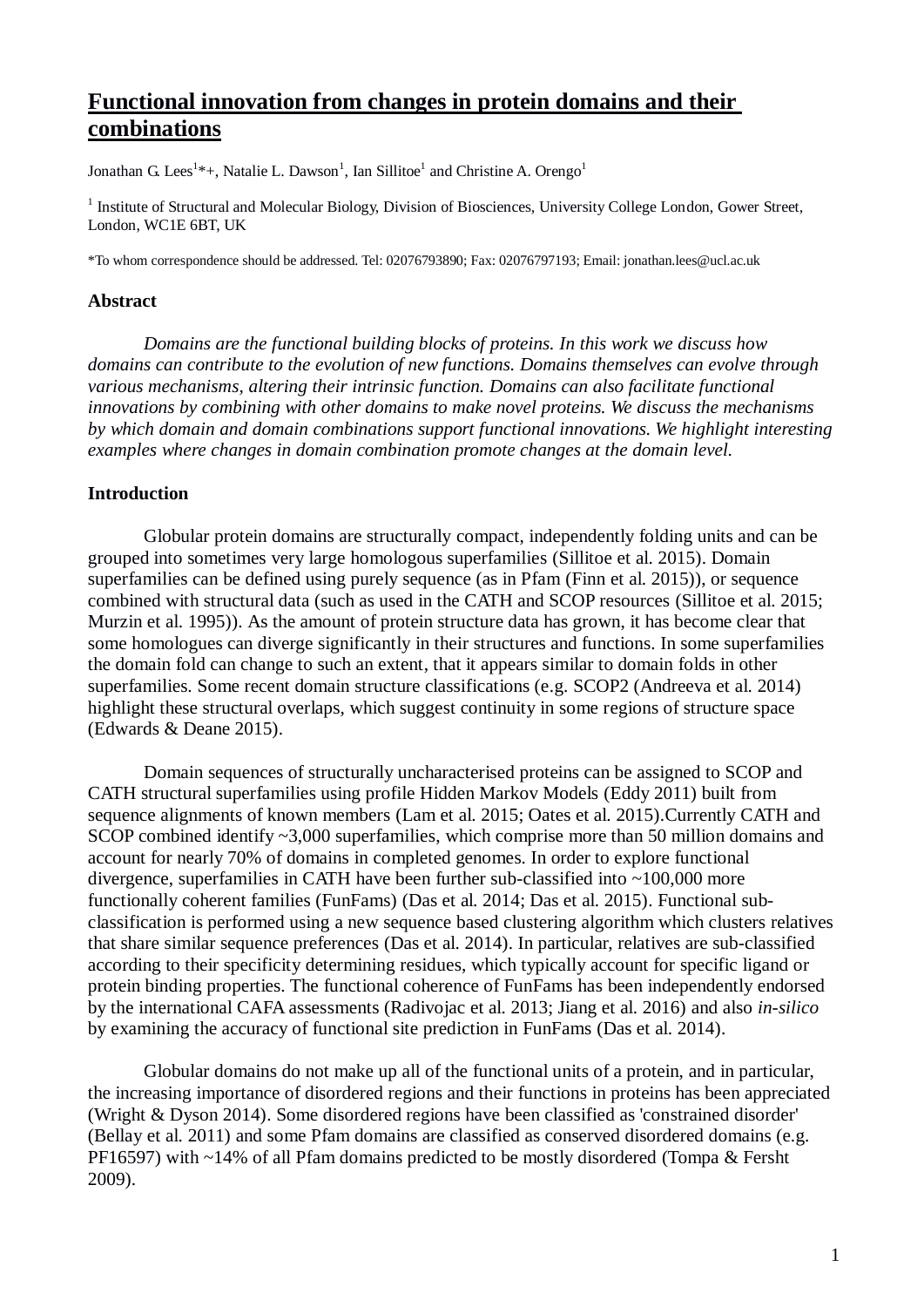Individual domains can expand their functional repertoire in a number of ways, including residue mutations and loop extensions ((Das et al. 2015) for recent review). Detailed analyses of domain families have suggested that functional properties are largely conserved across the family (Todd et al. 2001) and that these changes mostly promote interactions with novel substrates or new protein partners on different pathways and processes (Das et al. 2015). Additionally, domains are extensively duplicated and combined to produce novel proteins with new **M**ulti-**D**omain **A**rchitectures (MDAs) ((Bashton & Chothia 2007) and (Bornberg-Bauer & Albà 2013) for recent review). The MDA of a protein is the ordered arrangement of its domains (i.e. ABC not equal to ACB) and has been likened to a sentence made up of individual domain-words. Higher level evolutionary units (likened to complex syntax elements in (Scaiewicz & Levitt 2015)) called supradomains have also been described, consisting of two or three-domains, that are conserved in different proteins and have specific functional and spatial relationships (Vogel et al. 2004) .

Domain data highlights how nature recombines what is there already (Jacob 1977), a recurring theme in many areas of biology (Wagner et al. 2007). It is also clear that some domains perform more valuable functions, or have greater plasticity to adapt to new molecular environments and have been reused more often than others. The most highly duplicated domain superfamilies in CATH i.e. the largest 200 superfamilies, account for two thirds of all domains in CATH and occur in very many different multi-domain contexts (**Figure 1 A-D**). There is a strong positive correlation between the number of domain partners a superfamily has and its number of FunFams (**Figure 1 E**).



*Figure 1: The first two columns show percentage covered by the largest 100 CATH superfamilies (as measured by the number of FunFams) in blue. In the first column is the percentage of all FunFams covered in A) all pan-compara genomes and B) Metazoan genomes. The second column shows percentages of the number of distinct domain partners C) for all pan-compara genomes and D) just Metazoan genomes. E) There is a strong correlation between the size of a superfamily (as measured by the number of FunFams it has) and the number of domain partners it has.*

A significant proportion of domain superfamilies tend to be widely distributed and using stringent criteria we find that over one third of the CATH domain superfamilies found in human (526 of 1355) are found in all major branches of cellular life (Figure 2). These universal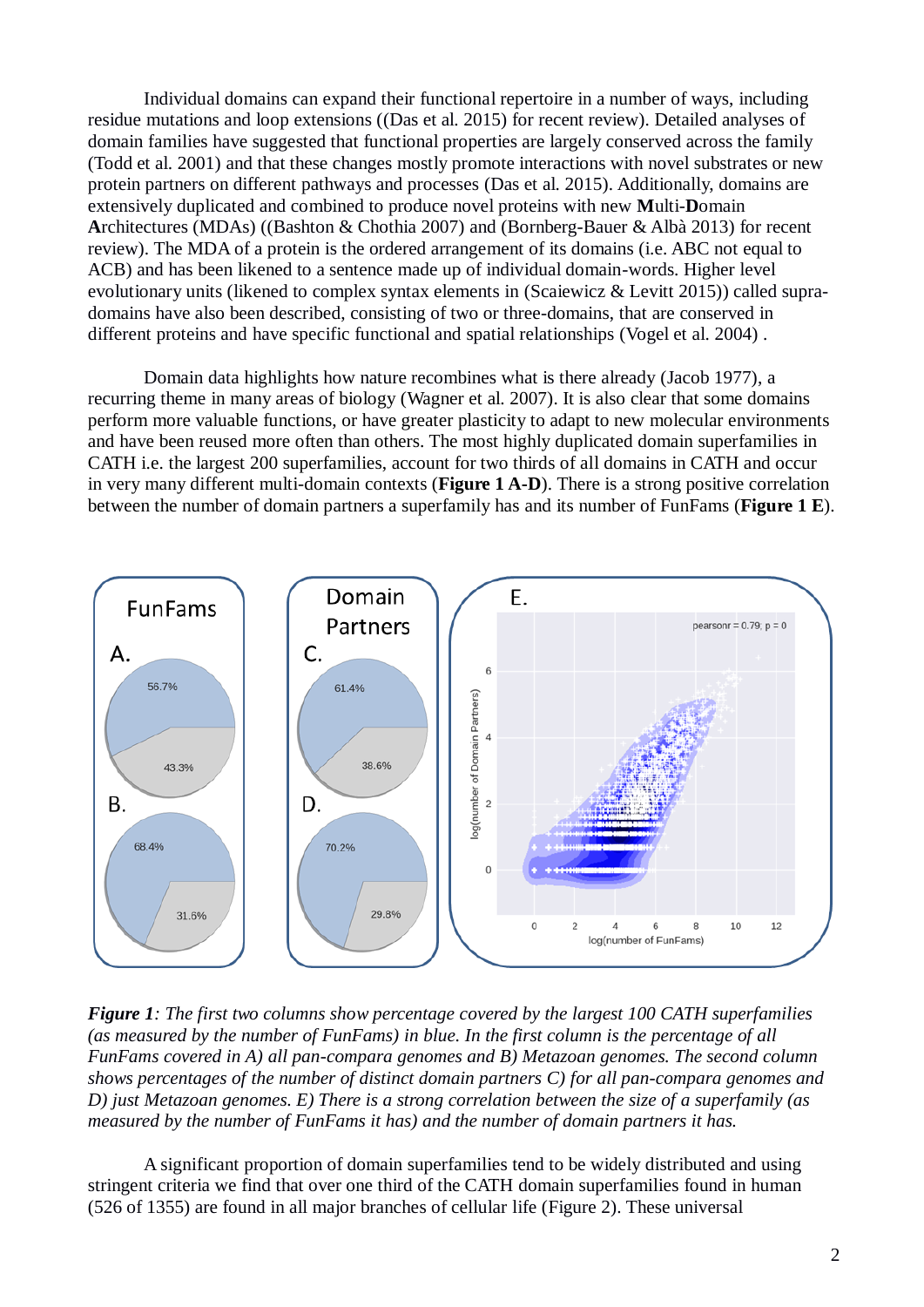superfamilies cover an even larger proportion of domain assigned residues in human (Figure 2). Multi-domain combinations show an opposite trend to domain families and tend to be much less consistently widespread (Figure 2). In fact, many lineages show specific MDAs that may help with lineage specific adaptations in a wide variety of contexts from regeneration (Abdullayev et al. 2013) to immunity and symbiosis (Hamada et al. 2013). In the context of evolvability, it has recently been proposed that a subset of MDAs exist within organisms that are frequently built upon to make new MDAs to facilitate organismal adaptions (Hsu et al. 2016). Furthermore, it is known that while some domains are more 'promiscuous' than others (Cohen-Gihon et al. 2011; Bornberg-Bauer & Albà 2013), some gain promiscuity in specific lineages whilst others show a steady increase in promiscuity over long evolutionary periods (Cohen-Gihon et al. 2011).

Undoubtedly there are many clear examples where MDA innovation has been of great importance, such as in building key signalling pathways (Anon 2010). However, it is worth noting a recent study which emphasised the importance of reuse of existing domain architectures to adaptive processes(Sardar et al. 2014).



*Figure 2. A) 'Domain Families' shows the proportion of Human domain families found to be widely present at different taxonomic levels. A domain family is assigned to a taxonomic level if it is found to be present in more than 20% of species from each of its main child taxon's (using the NCBI tree) (e.g. for the 'Cellular' group this requires that the domain family be present in >20% from each group of Archaeal, Bacterial and Eukaryotic species). If a domain family is found to occur widely in a more ancient group it is not assigned to a younger group. B) 'Domain Residues' is the proportion of human protein residues assigned to domain families from a given taxonomic level. C) 'Domain Compositions' shows the multi-domain compositions (the set of domains with no respect of order i.e. ABC==ACB) assigned to different taxonomic levels using the same criteria of occurrence rate etc. as for domain families. Note this is purely a representation of how widely occurring different domain combinations are at different taxonomic levels. In the above plots shifting the cut-off from 20% to 50% resulted in broadly similar trends.*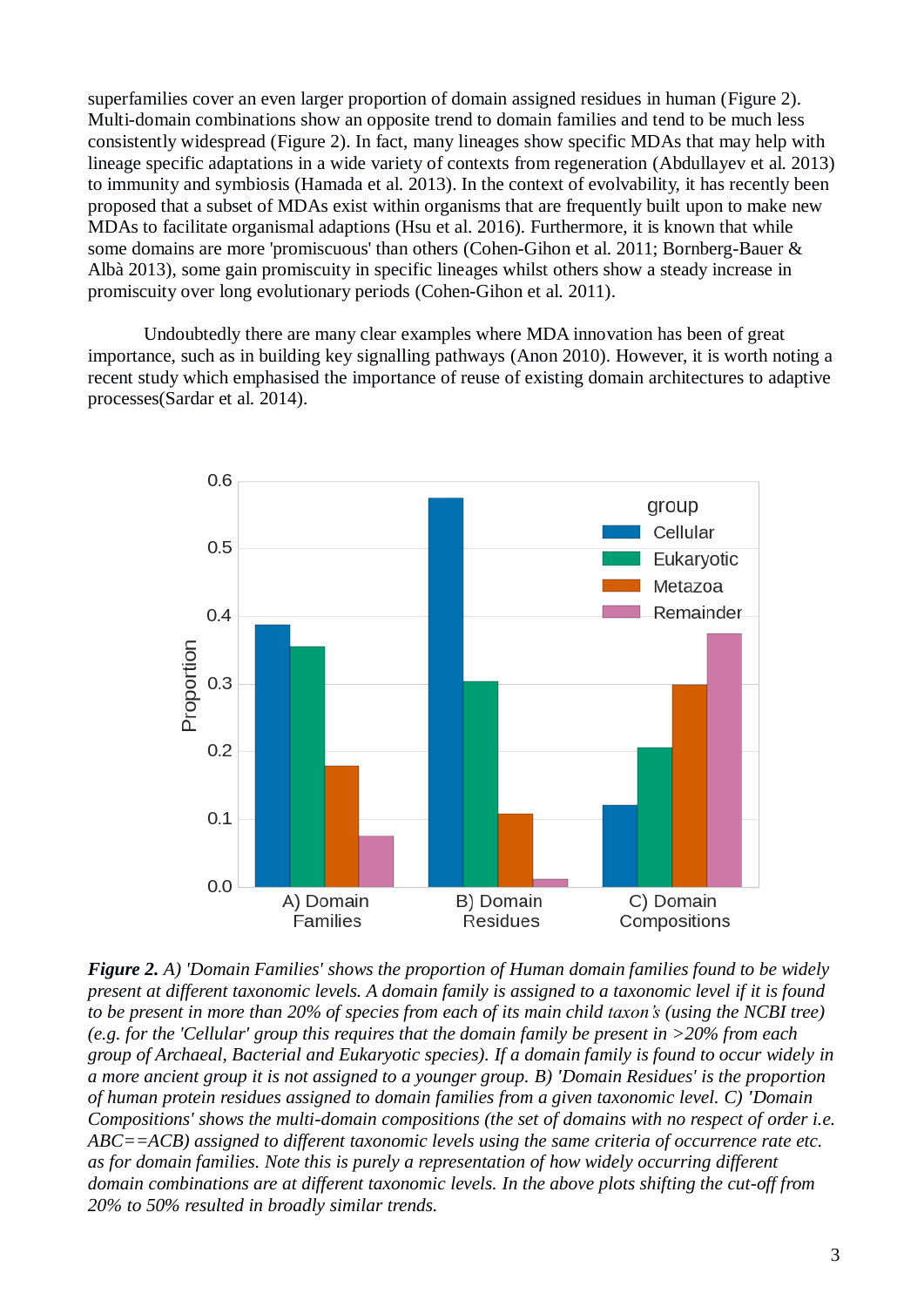#### **Intra Domain innovations**

Some domain superfamilies have diversified hugely during evolution to produce a large array of structures and functions. The 100 most populated families in CATH account for 54% of all domains and comprise 18% and 48% of the different CATH structural groupings (relatives with similar structures i.e. superposing with  $\langle 5 \text{ Å RMSD} \rangle$  or functional families (FunFams) respectively. However, the core scaffold (or fold) remains conserved within a superfamily (Sillitoe et al. 2015) and this is supported from what is known from studies on evolutionary site variation (Echave et al. 2016). Certain domains like TIM Barrels support an extremely large number of functions and may have arisen from simple duplications of alpha-beta secondary structures, potentially helping support the initial transition from ribozymes to protein-based enzymes (Goldman et al. 2016). Domains can evolve new functions in a number of ways including changes in individual residues that alter catalytic activities, embellishments to the core fold of a domain that change ligand binding properties and altered interaction partners ((Das et al. 2015) for recent review).

Recent studies of diverse enzyme superfamilies in CATH found changes in more than 50% of catalytic residues in the actives sites of the 70 most diverse enzyme superfamilies (Furnham et al. 2015). Usually a catalytic core is conserved but residues around this can change to enable the chemistry to be performed on a different substrate or to optimise the efficiencies of the enzymes (Furnham et al. 2015; Brown & Babbitt 2014).

Studies of changes in the interfaces used in protein interactions in relatives from diverse CATH superfamilies also showed that relatives could have very different interaction partners and that the interfaces involved were associated with very different parts of the domain surface in different relatives (accounting altogether for most of the surface) (Dessailly et al. 2013).

In many enzyme families the catalytic residues lie within loops that are separated from the core structural scaffold. Mutations in these loops are less likely to destabilise the protein thus allowing changes that can lead to novel specificities or chemistries. Recently, the term 'polarity' has been developed to capture the modularity of the structural scaffold regions and the function mediating residues i.e. the separation of catalytic residues in loops detached from the main scaffold (Dellus-Gur et al. 2013). High polarity (modularity) is found for a number of domains, particularly those with TIM barrel or Rossmann folds and is likely to result in greater evolvability (Dellus-Gur et al. 2013; Toth-Petroczy & Tawfik 2014). The number of functional families in domains with a TIM barrel fold is indeed high (858 different FunFams amongst the pan-compara genomes)

However mutations affecting activities are not always found in the active site, and allostery is an important mechanism affecting binding or activity, as illustrated in a study on Rubisco (Studer et al. 2014). A high throughput mutagenesis study on the photoactive yellow protein PAS domain, which catalogued an array of functional alterations for a complete Ala mutation series showed that many of the mutations affecting function were not present in the active site (Philip et al. 2010). A recent study showed how functional sites (particularly catalytic ones), impose extensive, long range evolutionary constrains over the rest of the protein (Jack et al. 2016).

Despite the innovations observed in highly diverse domain superfamilies, detailed studies of enzyme families have shown that these changes rarely alter the chemistry that the relatives perform (Todd et al. 2001; Furnham et al. 2015; Brown & Babbitt 2014). It appears difficult to engineer new chemistries and changes in the domain are most frequently associated with altered substrate specificities. Furthermore, the catalytic residues performing the chemistry for a given protein are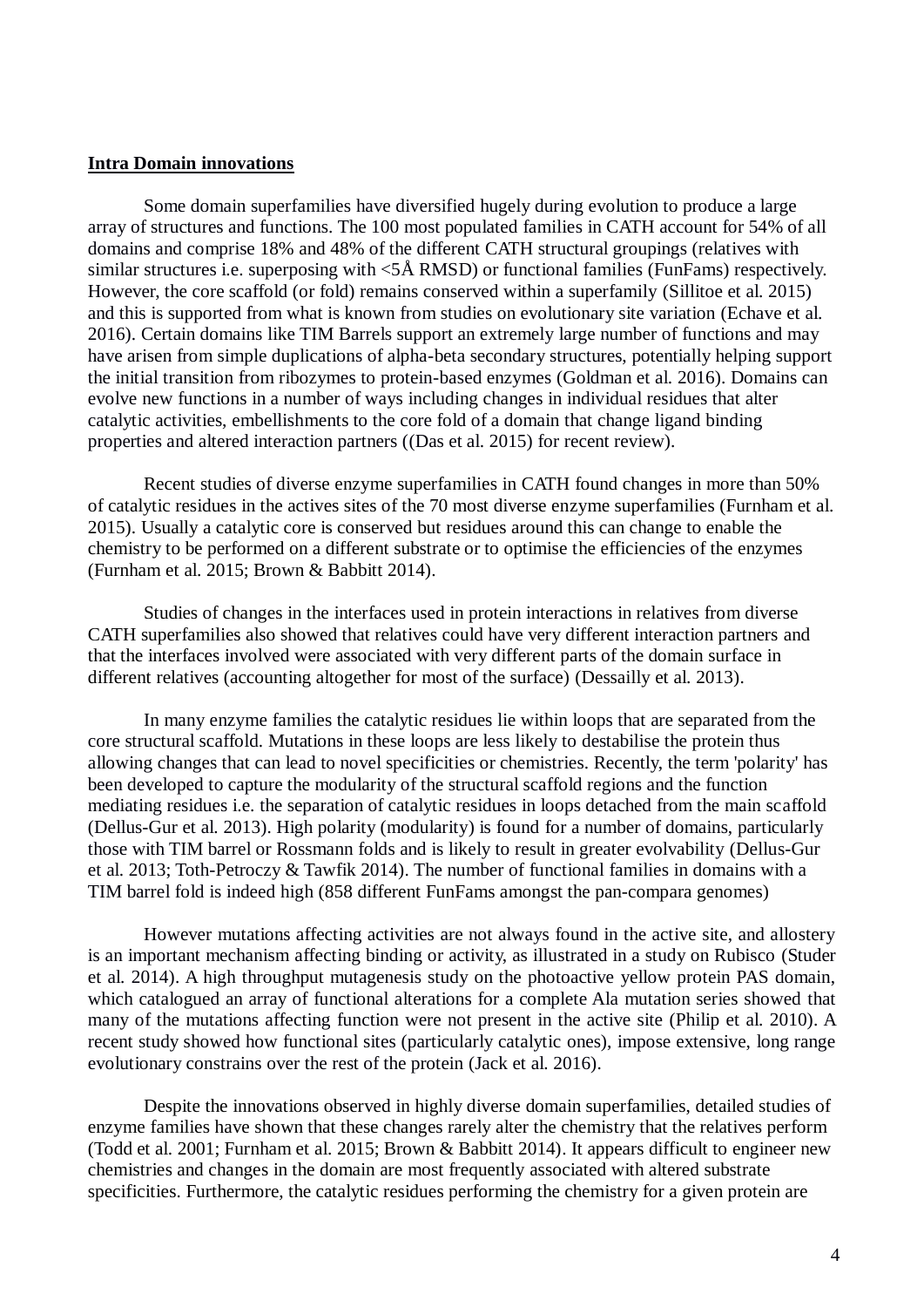usually located in a single domain and it's rare for active sites to be formed between domains (Furnham et al. 2012), supporting the 'domain grammar of function' concept. However, interestingly, despite this fact, 87% of chemistries performed by proteins have emerged within existing superfamilies having different ancestral chemistries (Furnham et al. 2015).

Furthermore, there are striking examples of how simple amino acid substitutions can lead to completely different domain functions. A recent example of this is shown for the GK Protein interaction domain  $(GK_{PID})$  which evolved via duplication of a Guanylate Kinase  $(GK)$  enzyme before the last common ancestor of Filozoa (Anderson et al. 2016). In Metazoans, the  $GK_{\text{PID}}$ domain helps orient spindles relative to other cells through its interaction with the Pins protein. Experiments showed only a single amino acid substitution was sufficient to repurpose the GMP binding surface on GK, simultaneously removing enzymatic activity and allowing Pins binding (possibly by changes in conformational occupancy).

By contrast, there are also interesting examples of domains undergoing drastic structural changes whilst maintaining their basic biological functions, with a recent work showing this for a spectrum of extreme structural changes (compared to the typical structural divergences through extending loops as a baseline) including modification (addition /deletion) of secondary structures to the core fold, changes in fold topology and combined spatial and topological transmogrifications(Zhang et al. 2014). This process (diverged structure / conserved function) appeared to be particularly common in 'arms race' like evolutionary scenarios, with for example a change in number of strands in certain kinases affecting antibiotic resistance.

Recent work has shown a surprisingly large amount of domain family loss, with strong functional biases for different lineages (Zmasek & Godzik 2011) and most Eukaryotic lineages showing a net loss of domains. At the emergence of animals there is considerable loss of domains involved in metabolism and gain of domains in regulation with compensation of metabolic losses coming from symbionts (i.e. gut microbes). Punctuated bursts of innovation followed by steady loss is a trend seen in many areas of evolution (Wolf & Koonin 2013).

## **Novel functions through altered domain combinations**

Domains often carry out discrete functions (Finn et al. 2015) and domains from a multi domain protein frequently have the same general function (although with modification or specialisation) as its single domain homologs (Bashton & Chothia 2007). This and other observations has led to the idea of a 'domain grammar' (Bashton & Chothia 2007). It was also noted in this work that sometimes domains can completely alter their function, and this was related to a change in a words meaning. In order to maintain specific functions orthologues generally maintain very similar MDAs (Forslund et al. 2011). Changes in the domain content of a protein can alter its functioning in a number of ways including its enzymatic functions, interaction partners and localisation (Bornberg-Bauer & Albà 2013). Furthermore, when domains are combined into the same gene, it ensures the domains are co-localised and co-expressed.

There are many mechanisms (Marsh  $\&$  Teichmann 2010) by which a protein can gain domains, with gene fusion appearing to be of greatest importance in Metazoa (Buljan et al. 2010). It is worth noting that several papers, including recently (Triant & Pearson 2015), have discussed how various errors, especially in gene models, can produce incorrect MDA predictions. Proteins can also gain domains with no apparent homologues, so called 'orphan' domains (Bornberg-Bauer & Albà 2013), which could have emerged de-novo from a previously non-coding sequence (Bornberg-Bauer et al. 2015; Bornberg-Bauer & Albà 2013). Methods for identifying orphan domains are helping to better characterise their prevalence and evolutionary history (Bitard-Feildel et al. 2015).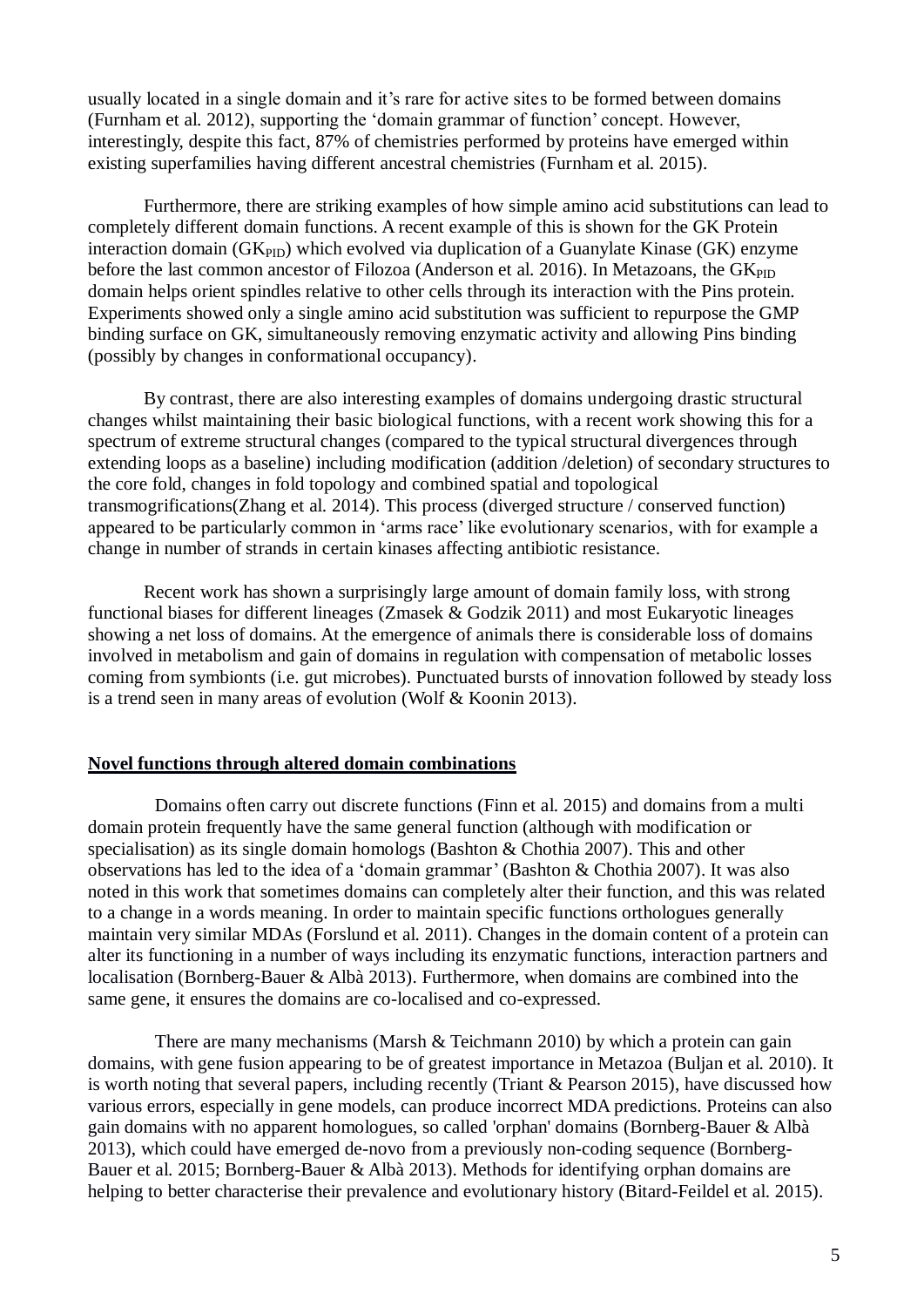Domains are predominantly gained and lost at termini (Weiner et al. 2006) reflecting both the processes responsible for the losses and the presumed lower chance of structural disruptions (Buljan & Bateman 2009). Domain loss is through processes such as gene fission (Weiner et al. 2006) and recent work has suggested that reversion of gene fusions by such processes is more common than previously thought (Leonard & Richards 2012).

It has also been shown that it is possible for a domain to lose core structural regions leading to a partial but still functional domain in a process termed 'domain atrophy'(Prakash & Bateman 2015). One example, is a TIM barrel domain, comprising less than half the original fold (exposing the large hydrophobic core) which dimerises to bury the hydrophobic surface (Prakash & Bateman 2015).

It is also worth noting that a single protein can dynamically switch its domain content through disorder to ordered transitions (Tompa & Fersht 2009) and in a few cases between different ordered folds (Bryan & Orban 2010). Furthermore, a single gene can give rise to multiple protein isoforms with altered MDAs through processes such as alternative-splicing (Light et al. 2013), potentially causing large shifts in interaction partners (Yang et al. 2016). However, the proportion of protein isoforms that are found in the proteome is unknown and many isoforms remain undetected in proteomics experiments, although homologous exon substitution events (which are likely to be important for modifying an individual domains function (Abascal, Tress, et al. 2015)) are found to be relatively overrepresented at the proteomics level (Abascal, Ezkurdia, et al. 2015).

Comparisons across protein families show that common functional effects arising from changes in domain combinations include: modifying substrate binding, creating bi-functional enzymes and functioning in a new context (Bashton & Chothia 2007). An example of how MDA changes can lead to changes in function and binding modes for the TPP superfamily is shown in **Figure 3** (Vogel & Pleiss 2014).

Enzymatic promiscuity (catalysing multiple distinct reactions from the same catalytic site) is thought to facilitate evolution of novel functions. Domain insertions can act to drive the evolution of new functions such as in the large structurally and functionally diverse HADSF enzyme superfamily(Huang et al. 2015), here different levels of promiscuity are found for different members depending on the presence or absence of a CAP domain. Those enzymes with an inserted CAP domain show wider substrate promiscuity than those without this domain. There are several possible mechanisms through which the inserted CAP domain increases promiscuity, including the juxtaposition of its loops regions close to the active site and interacting with the substrate (Huang et al. 2015). High promiscuity is also found for many members of the Alkaline Phosphatase (AP) superfamily, which achieve this through their large active sites and large polar surfaces within these sites, allowing them to provide an optimal electrostatic environment for a wide range of substrates (Pabis & Kamerlin 2016).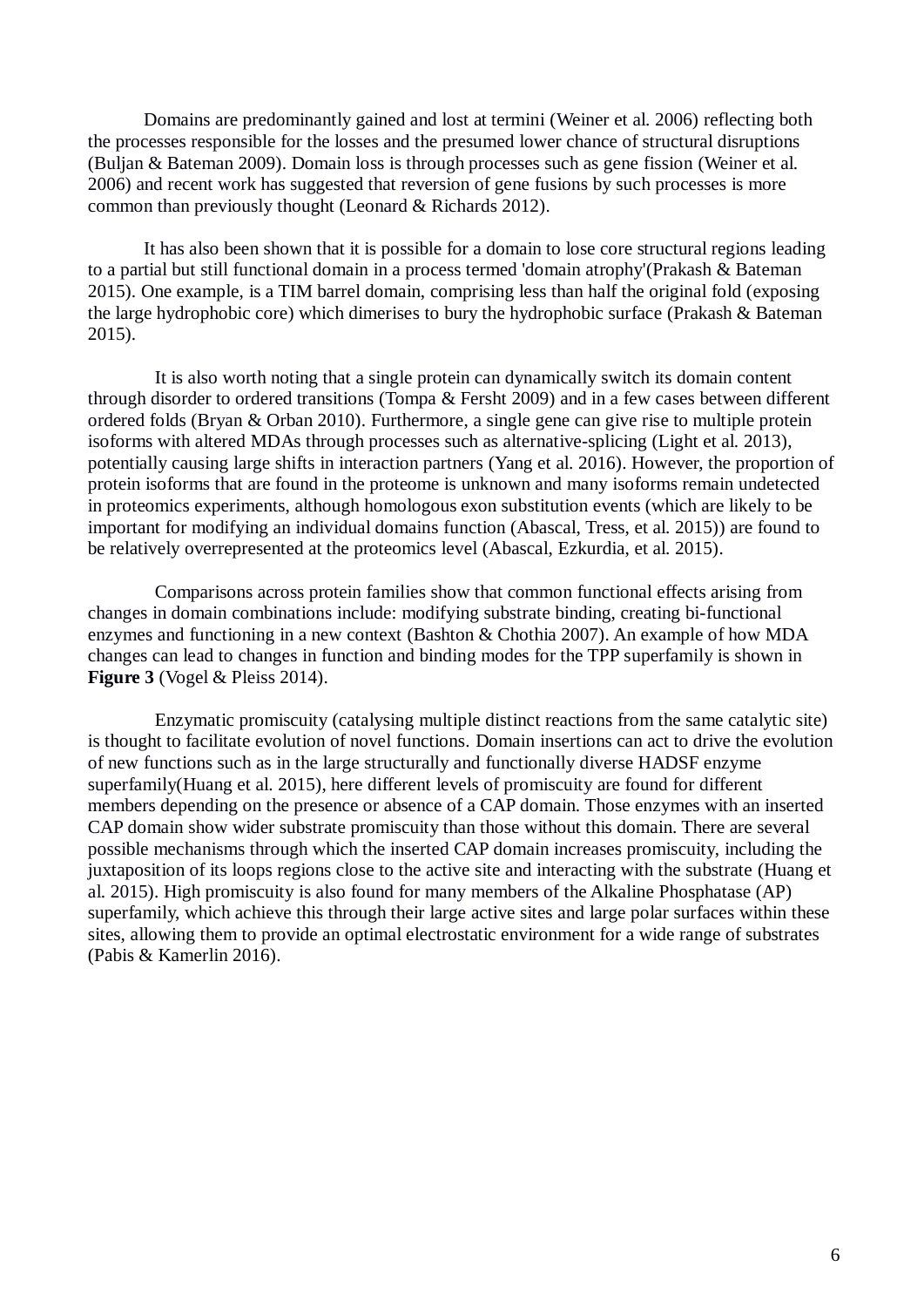

*Figure 3: The 2- and 3-dimensional Multi-Domain Architectures (MDAs: ordered arrangement of domains) of (A) a pyruvate decarboxylase (PDB:1PVD) and (B) a pyruvateferredoxin oxidoreductase (PDB:2C3O) (Both proteins are homodimers, but only one monomer is shown for 2C3O (B)). The shape of the domain in the 2D representation indicates the type of CATH superfamily with individual domains having different colours. Both proteins (1PVD and 2C3O) have two CATH TPP (3.40.50.970) superfamily domains (rounded rectangles) corresponding to numbers 1 and 3 for (A) and 1 and 6 for (B). Although the proteins are homologous (through their TPP superfamily domains) they have different overall MDAs resulting in alterations to the active sites. In (A), the active sites (depicted as yellow circles / sticks) are formed between domains in different monomers, whereas in (B), the active sites are between domains in the same monomer.* 

Robustness is an important factor for mediating biological innovations (Wagner 2012). An example of robustness in signalling with respect to changes in MDAs can be found in the Yeast mating pathway response, where many MDA alterations of a key kinase component of this pathway (ste5) could be engineered whilst maintaining signalling (although mainly with reduced efficiency)(Lai et al. 2015). (Robustness of network rewiring was also shown for (Sato et al. 2012)). The plethora of domain combinations in the kinase families is well known and has been catalogued in a recent review (Rakshambikai et al. 2015), highlighting the characteristic set of domain partners associated with each kinase family. However, a subset of kinase domains were found to have domain partners atypical of sometimes their own, or even any other kinase families (even though these kinase domain amino acid sequence matched well to a specific family), which could have consequences for network rewiring or cross-talk between pathways (Rakshambikai et al. 2015).

Other examples are emerging of even more intriguing functional effects from novel domain combinations. For example binding to epigenetic histone modifications is accomplished by a small set of histone 'reader' domains. The reader domains can bind in tandem to multiple histone modifications at the same time, providing combinatorial readout, with increased binding affinity and specificity (Su & Denu 2015).

Resources such as Gene3D, SUPERFAMILY, Pfam and other domain based families in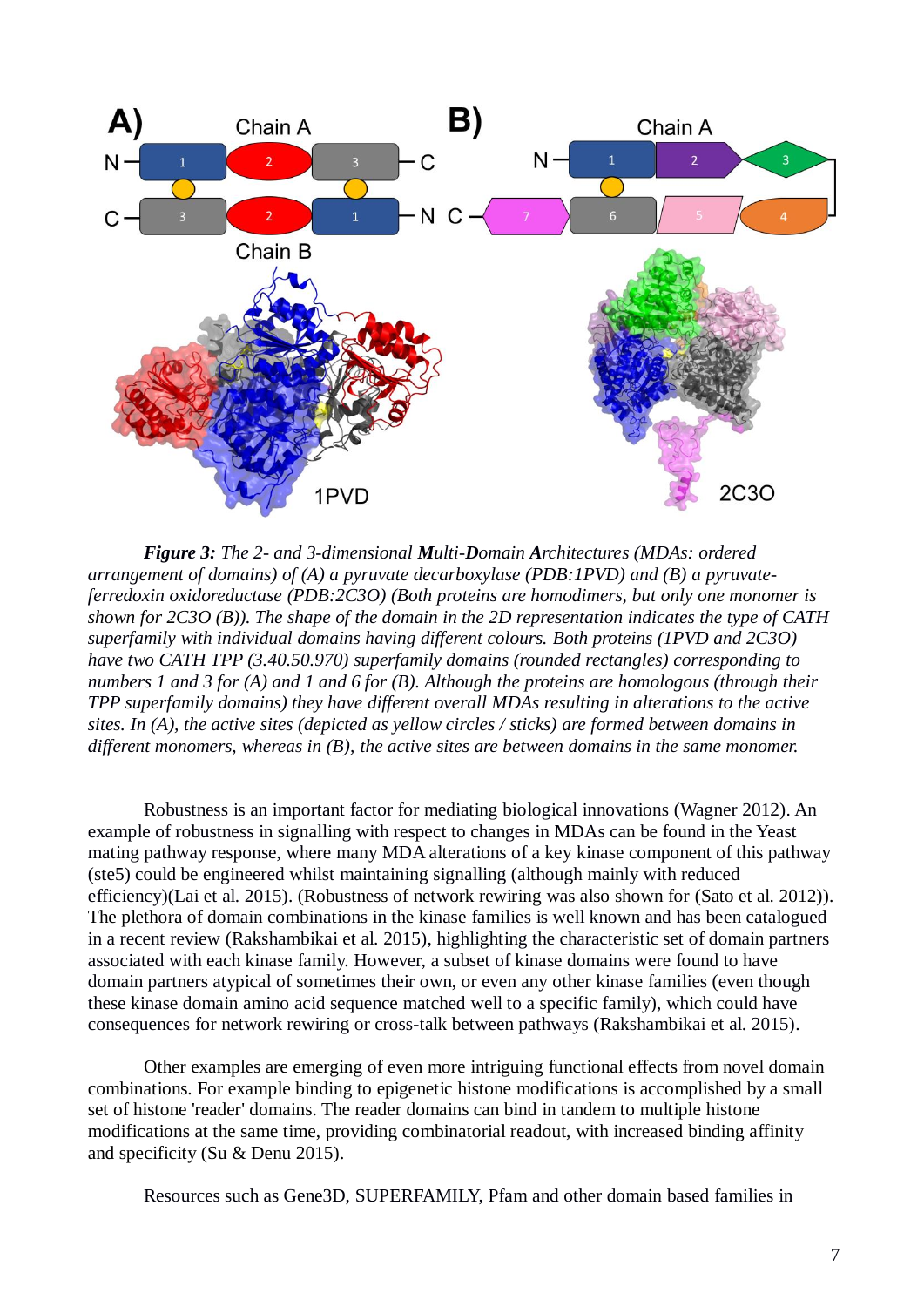InterPro (Mitchell et al. 2015) are typically used to construct MDAs and it is reasonable to expect that the structural and functional coherence of CATH-FunFams (Das et al. 2014) will facilitate studies of emergent functions. For example, using CATH FunFams, we can see key functional innovations afforded by both intra domain-innovation (i.e. emergence of novel FunFams) and novel domain combinations in Metazoa (**Figure 4**).

Numerous studies have demonstrated the importance of domain architecture evolution for the Metazoan lineage (Ekman et al. 2007). Recently the particular importance of membrane protein diversification by extensive fusions with soluble domains (Nam et al. 2015) has been observed, with many of the added soluble domains located on the extracellular side and involved in cell communication processes. Another study suggested (although with caveats e.g. (Louis et al. 2012)) that emergence of the ancestral Chordate was accompanied by an exceptionally extensive repertoire of MDAs (Huang et al. 2014). Domain combination / function based analysis suggests channel regulators to have been an important driver of animal evolution (Linkeviciute et al. 2015). The extracellular matrix (ECM) is a fundamental Metazoan innovation and it has been shown that sampling alternative domain combinations has been important in its evolution (Cromar et al. 2014).



*Figure 4. Enriched intracellular-signalling GO functions in Metazoa, (comparing domains in Metazoa versus other Eukaryotes and obtaining GO terms from their CATH FunFams* (Das et al. 2014)*) (node size relates to significance of enrichment). Links between GO terms are made by analysing unique Metazoan domain superfamily pairings, obtaining the functions of each domain (from GO terms in their CATH FunFams) and then linking these functions. The thickness of links shows the relative enrichment in Metazoa relative to other eukaryotes. In order to restrict the network size, GO terms that were very general or highly specific were removed, redundant GO terms were removed and only the top 12 enriched terms were retained.*

# **Changes in domains and MDAs in Cancer Genomes**

New technologies are providing important insights into cancer genome evolution. In cancer, there are many examples of mutations affecting individual domain activities, with a prominent example being the DNA-binding domain of p53 which frequently contains point mutations that disrupt folding and DNA binding (Selivanova & Wiman 2007). In fact, domain centric analyses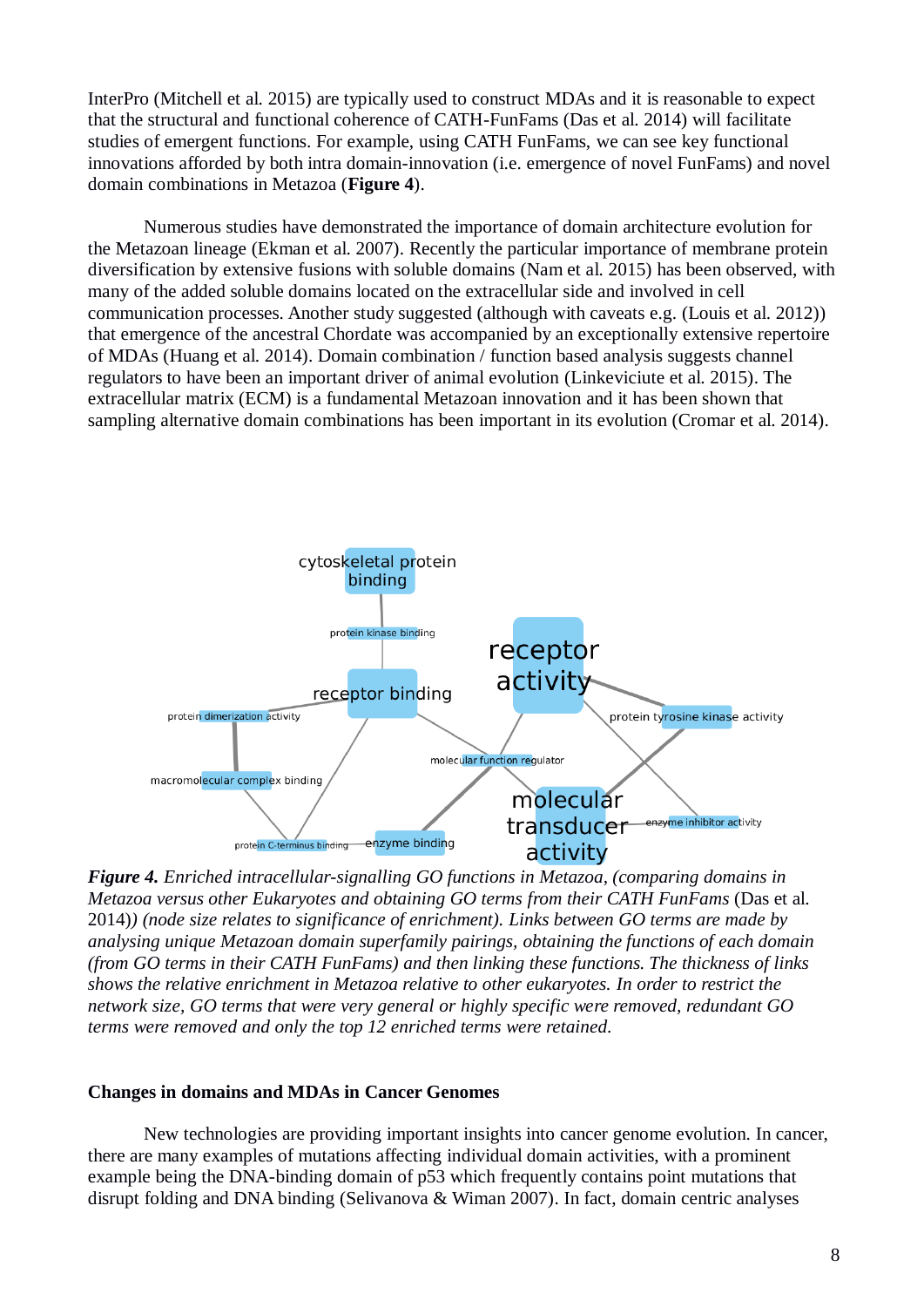offer many advantages in understanding mutations in cancer, such as identifying mutational hotspots (Yang et al. 2015) and facilitating drug target discovery (Shi et al. 2015). Furthermore, the role of chimeric genes in cancer having unique MDAs generated through gene fusions is starting to be better understood (Mittal & McDonald 2015). For example, the FGFR3-TACC3 fusion protein (combining the FGFR kinase domain to the TACC3 tubulin binding domain) results in a protein with a constitutively active kinase localising to mitotic spindle poles leading to various chromosomal abnormalities (Singh et al. 2012). There are many examples of changes in kinase activities on gene fusion, such as loss of auto-inhibitory domains leading to constitutive activation (Stransky et al. 2014). The enrichment of certain domain combinations (Ortiz de Mend??bil et al. 2009) is helping to predict the oncogenicity of gene fusions (Shugay et al. 2013) and RNA-seq studies have revealed a major class of fusions where the novel domain combination lacks an activation domain present in one of the pre-fusion genes, possibly leading to dominant negative effects (Frenkel-Morgenstern & Valencia 2012).

# **Conclusions**

Domains provide the key functional building blocks of proteins and many show great plasticity for functional innovation. A second level of innovation involves recombining these domains in different ways, leading to novel proteins with new molecular functions or which rewire networks or participate in different processes. Interestingly the two processes of domain change and domain combination innovations are linked. As noted above novel domain-domain interfaces can promote promiscuity and thereby facilitate the emergence of novel functions. Other examples show how binding regions of a domain can change and thereby pull the protein into new biological processes by new protein interactions (Anderson et al. 2016). Furthermore, changing the partners of a domain can open up new 'molecular environments', leading to functional innovations of the domain. For example, the Tudor domains have split into distinct functional subgroups as they have been pulled into different systems through changes in domain combinations (Jin et al. 2009).

Greater understanding of domain structures and domain combinations will have important implications for many areas of research, including cancer informatics (Yang et al. 2015; Frenkel-Morgenstern & Valencia 2012), protein/network engineering (Wang et al. 2013; Lim 2010) and automatic functional annotations (Das et al. 2014).

# **Acknowledgements**

This work was funded to JGL by the BBSRC [BB/L002817/1] to ND by the Wellcome Trust [104960/Z/14/Z] and IS by the BBSRC [BB/K020013/1].

# **References**

- Abascal, F., Ezkurdia, I., et al., 2015. Alternatively Spliced Homologous Exons Have Ancient Origins and Are Highly Expressed at the Protein Level. *PLoS Computational Biology*, 11(6).
- Abascal, F., Tress, M.L. & Valencia, A., 2015. The evolutionary fate of alternatively spliced homologous exons after gene duplication. *Genome Biology*, 7(6), pp.1392–1403. Available at: http://gbe.oxfordjournals.org/cgi/doi/10.1093/gbe/evv076.
- Abdullayev, I. et al., 2013. A reference transcriptome and inferred proteome for the salamander Notophthalmus viridescens. *Experimental Cell Research*, 319(8), pp.1187–1197.
- Anderson, D.P. et al., 2016. Evolution of an ancient protein function involved in organized multicellularity in animals. *eLife*, 5, pp.1–21. Available at: http://elifesciences.org/lookup/doi/10.7554/eLife.10147.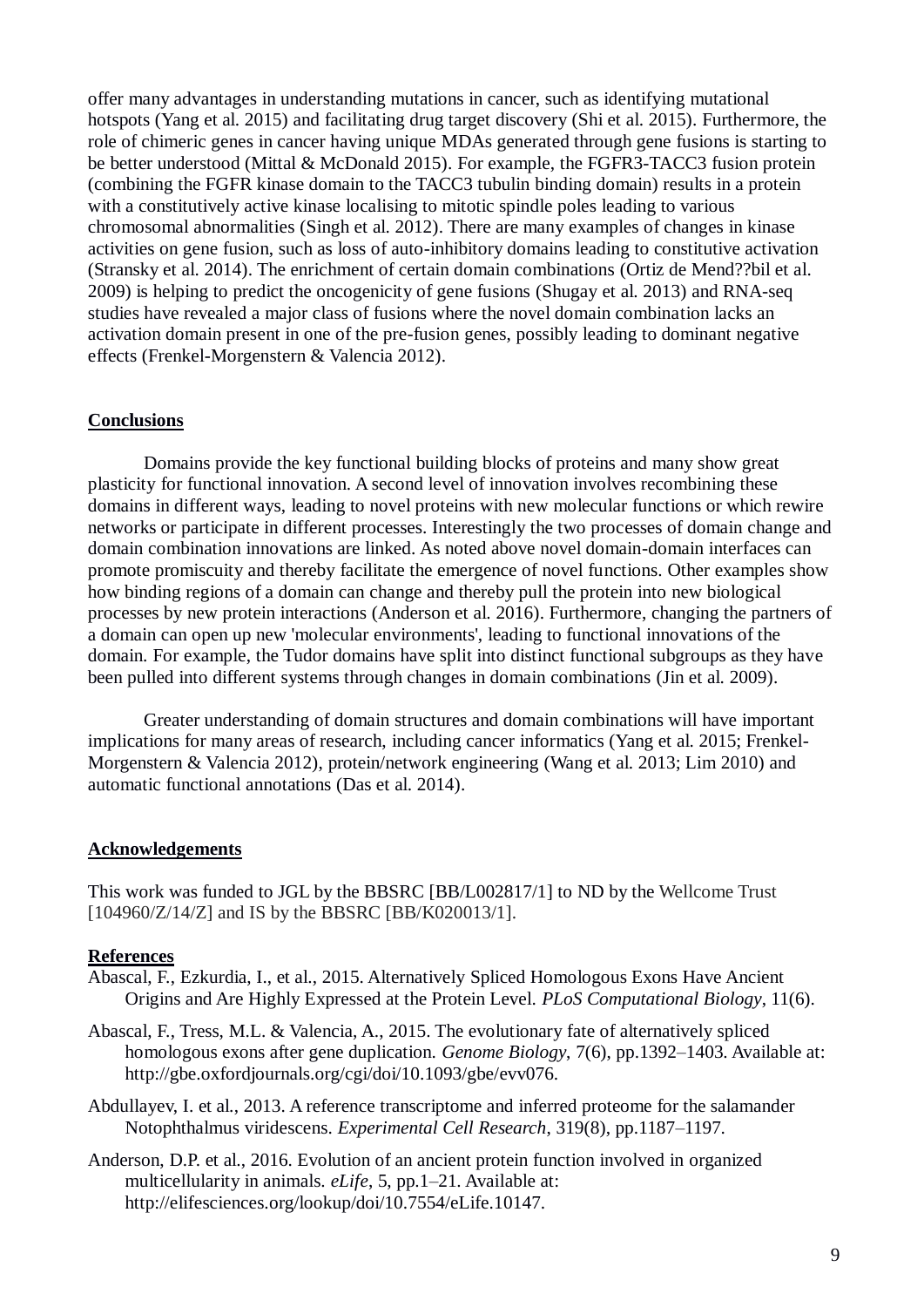- Andreeva, A. et al., 2014. SCOP2 prototype: A new approach to protein structure mining. *Nucleic Acids Research*, 42(D1).
- Anon, 2010. *Introduction to Marine Genomics*, Springer Science & Business Media. Available at: https://books.google.com/books?hl=en&lr=&id=broDq7HImf8C&pgis=1 [Accessed March 1, 2016].
- Bashton, M. & Chothia, C., 2007. The generation of new protein functions by the combination of domains. *Structure*, 15(1), pp.85–99. Available at: http://www.ncbi.nlm.nih.gov/entrez/query.fcgi?db=pubmed&cmd=Retrieve&dopt=AbstractPlu s&list\_uids=17223535.
- Bellay, J. et al., 2011. Bringing order to protein disorder through comparative genomics and genetic interactions. *Genome biology*, 12(2), p.R14. Available at: http://genomebiology.com/2011/12/2/R14.
- Bitard-Feildel, T. et al., 2015. Detection of orphan domains in Drosophila using "hydrophobic cluster analysis." *Biochimie*, 119, pp.244–253.
- Bornberg-Bauer, E. & Albà, M.M., 2013. Dynamics and adaptive benefits of modular protein evolution. *Current Opinion in Structural Biology*, 23(3), pp.459–466.
- Bornberg-Bauer, E., Schmitz, J. & Heberlein, M., 2015. Emergence of de novo proteins from "dark genomic matter" by "grow slow and moult". *Biochemical Society transactions*, 43(5), pp.867– 73. Available at: http://www.ncbi.nlm.nih.gov/pubmed/26517896 [Accessed February 24, 2016].
- Brown, S.D. & Babbitt, P.C., 2014. New Insights about Enzyme Evolution from Large-Scale Studies of Sequence and Structure Relationships. *The Journal of biological chemistry*, pp.0– 17. Available at: http://www.ncbi.nlm.nih.gov/pubmed/25210038.
- Bryan, P.N. & Orban, J., 2010. Proteins that switch folds. *Current Opinion in Structural Biology*, 20(4), pp.482–488.
- Buljan, M. & Bateman, A., 2009. The evolution of protein domain families. *Biochemical Society transactions*, 37(Pt 4), pp.751–755.
- Buljan, M., Frankish, A. & Bateman, A., 2010. Quantifying the mechanisms of domain gain in animal proteins. *Genome Biology*, 11(7), p.R74.
- Cohen-Gihon, I. et al., 2011. Evolution of domain promiscuity in eukaryotic genomes--a perspective from the inferred ancestral domain architectures. *Molecular bioSystems*, 7(3), pp.784–792.
- Cromar, G. et al., 2014. New tricks for "old" domains: how novel architectures and promiscuous hubs contributed to the organization and evolution of the ECM. *Genome biology and evolution*, 6(10), pp.2897–917. Available at: http://gbe.oxfordjournals.org/content/6/10/2897.short [Accessed December 1, 2015].
- Das, S. et al., 2014. Functional classification of CATH superfamilies: A domain-based approach for protein function annotation. *Bioinformatics*, 31(21), pp.3460–3467.
- Das, S., Dawson, N.L. & Orengo, C.A., 2015. Diversity in protein domain superfamilies. *Current opinion in genetics & development*, 35, pp.40–49. Available at: http://www.sciencedirect.com/science/article/pii/S0959437X15000982 [Accessed October 26, 2015].
- Dellus-Gur, E. et al., 2013. What Makes a Protein Fold Amenable to Functional Innovation? Fold Polarity and Stability Trade-offs. *Journal of Molecular Biology*, 425(14), pp.2609–2621. Available at: http://dx.doi.org/10.1016/j.jmb.2013.03.033.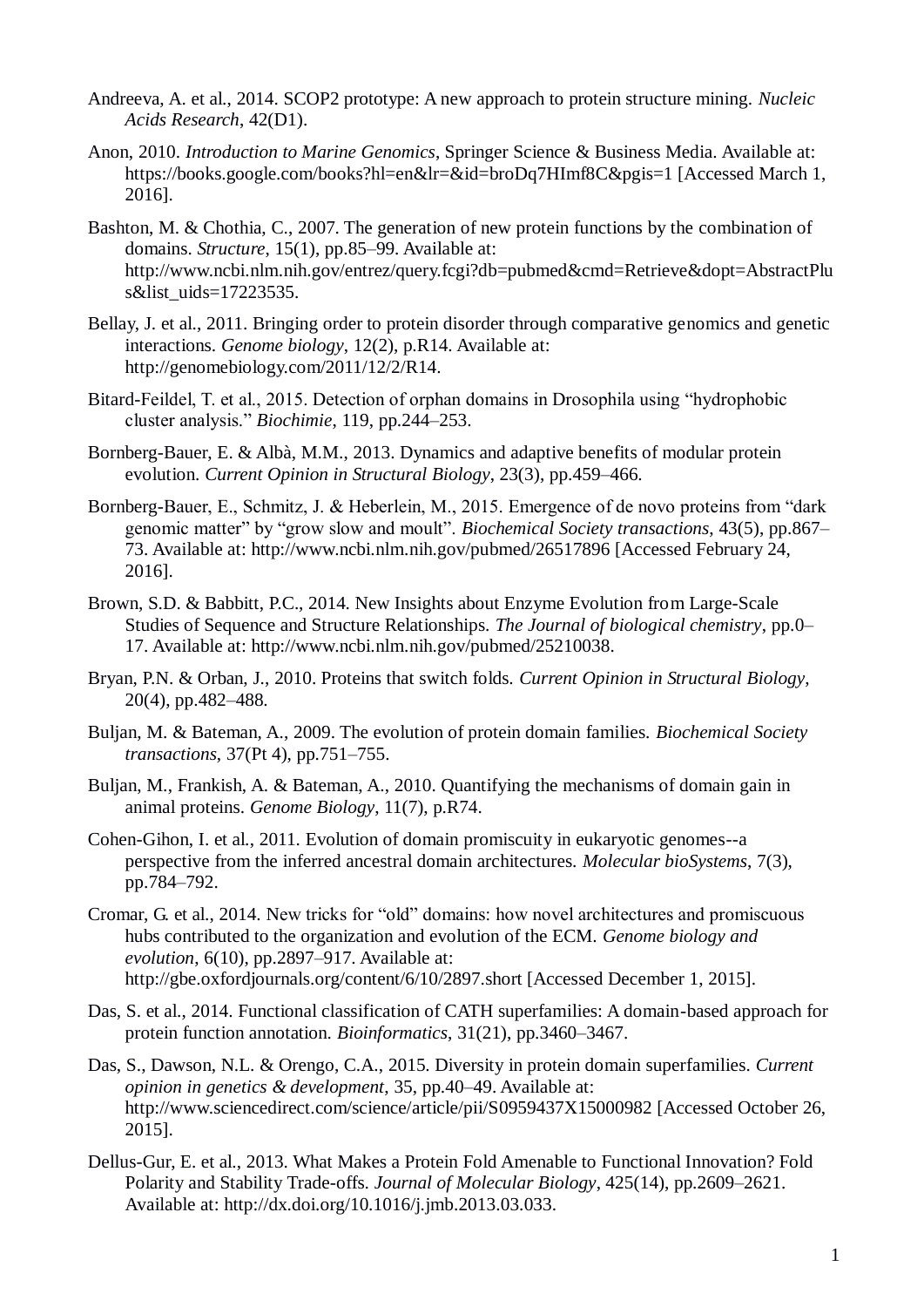- Dessailly, B.H. et al., 2013. Functional site plasticity in domain superfamilies. *Biochimica et Biophysica Acta - Proteins and Proteomics*, 1834(5), pp.874–889. Available at: http://dx.doi.org/10.1016/j.bbapap.2013.02.042.
- Echave, J., Spielman, S.J. & Wilke, C.O., 2016. Causes of evolutionary rate variation among protein sites. *Nature Reviews Genetics*, 17(2), pp.109–121. Available at: http://www.nature.com/doifinder/10.1038/nrg.2015.18.
- Eddy, S.R., 2011. Accelerated profile HMM searches. *PLoS Computational Biology*, 7(10).
- Edwards, H. & Deane, C.M., 2015. Structural Bridges through Fold Space. *PLoS computational biology*, 11(9), p.e1004466.
- Ekman, D., Björklund, Å.̊K. & Elofsson, A., 2007. Quantification of the Elevated Rate of Domain Rearrangements in Metazoa. *Journal of Molecular Biology*, 372(5), pp.1337–1348.
- Finn, R.D. et al., 2015. The Pfam protein families database: towards a more sustainable future. *Nucleic acids research*, 44, pp.D279–D285. Available at: http://nar.oxfordjournals.org/content/early/2015/12/15/nar.gkv1344.full.
- Forslund, K., Pekkari, I. & Sonnhammer, E.L., 2011. Domain architecture conservation in orthologs. *BMC Bioinformatics*, 12(1), p.326. Available at: http://www.biomedcentral.com/1471-2105/12/326.
- Frenkel-Morgenstern, M. & Valencia, A., 2012. Novel domain combinations in proteins encoded by chimeric transcripts. *Bioinformatics*, 28(12), pp.i67–74. Available at: http://www.pubmedcentral.nih.gov/articlerender.fcgi?artid=3371848&tool=pmcentrez&rendert ype=abstract [Accessed January 8, 2016].
- Furnham, N. et al., 2012. Exploring the evolution of novel enzyme functions within structurally defined protein superfamilies. *PLoS Computational Biology*, 8(3).
- Furnham, N. et al., 2015. Large-Scale Analysis Exploring Evolution of Catalytic Machineries and Mechanisms in Enzyme Superfamilies. *Journal of molecular biology*, 428(2), pp.253–267. Available at: http://www.sciencedirect.com/science/article/pii/S0022283615006531.
- Goldman, A.D., Beatty, J.T. & Landweber, L.F., 2016. The TIM Barrel Architecture Facilitated the Early Evolution of Protein-Mediated Metabolism. *Journal of Molecular Evolution*, 82(1), pp.1–10. Available at: "http://dx.doi.org/10.1007/s00239-015-9722-8.
- Hamada, M. et al., 2013. The complex NOD-like receptor repertoire of the coral acropora digitifera includes novel domain combinations. *Molecular Biology and Evolution*, 30(1), pp.167–176.
- Hsu, C.-H. et al., 2016. Proteins with Highly Evolvable Domain Architectures Are Nonessential but Highly Retained. *Molecular biology and evolution*. Available at: http://www.ncbi.nlm.nih.gov/pubmed/26769031 [Accessed February 24, 2016].
- Huang, H. et al., 2015. Panoramic view of a superfamily of phosphatases through substrate profiling. *Proceedings of the National Academy of Sciences of the United States of America*, 112(16), pp.E1974–83. Available at: http://www.pnas.org/content/112/16/E1974.long [Accessed December 11, 2015].
- Huang, S. et al., 2014. Decelerated genome evolution in modern vertebrates revealed by analysis of multiple lancelet genomes. *Nature communications*, 5, p.5896. Available at: http://www.nature.com/ncomms/2014/141219/ncomms6896/abs/ncomms6896.html.
- Jack, B.R. et al., 2016. Functional Sites Induce Long-Range Evolutionary Constraints in Enzymes. *PLOS Biology*, 14(5), p.e1002452. Available at: http://dx.plos.org/10.1371/journal.pbio.1002452.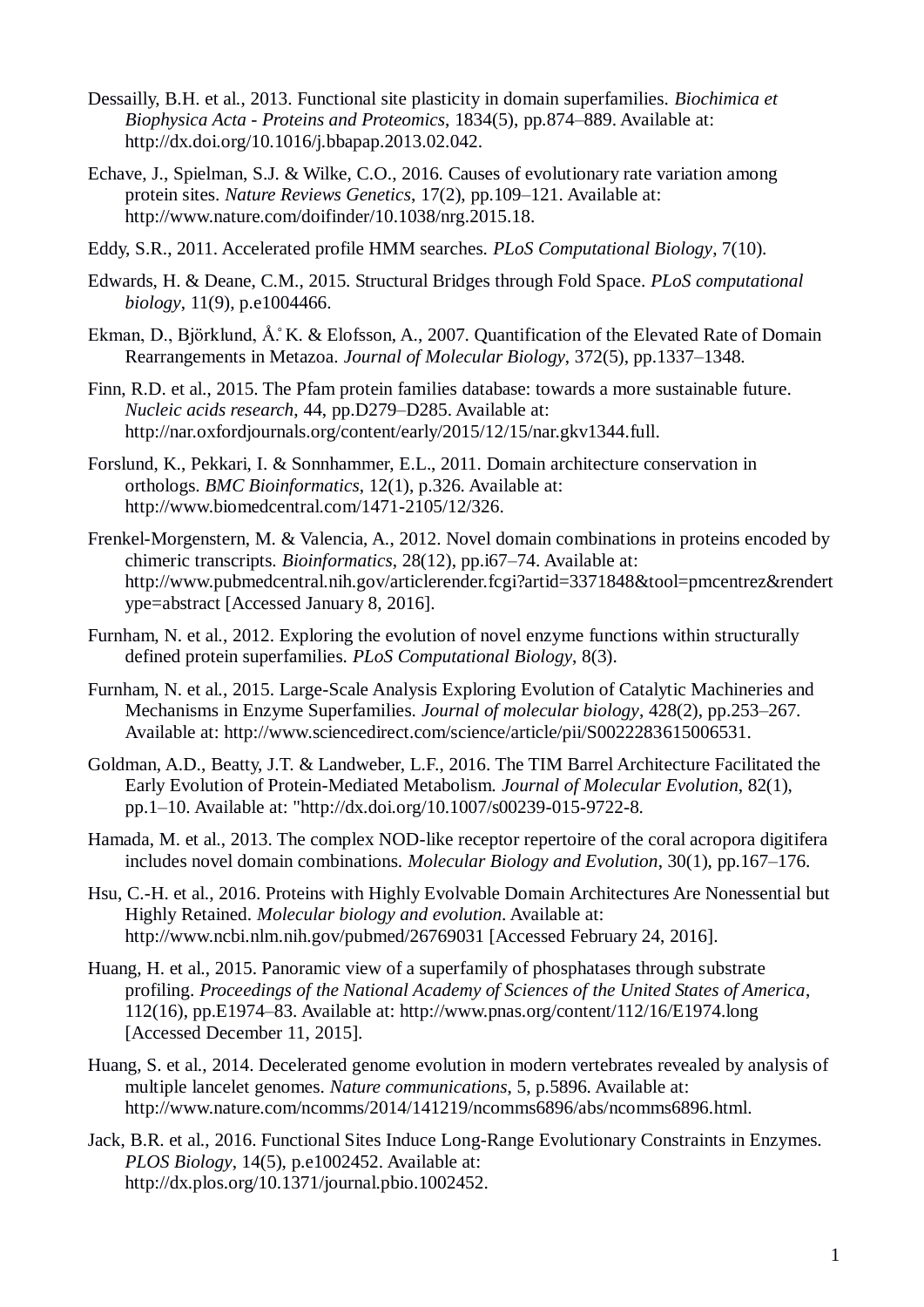- Jacob, F., 1977. Evolution and tinkering. *Science (New York, N.Y.)*, 196(4295), pp.1161–1166.
- Jiang, Y. et al., 2016. An expanded evaluation of protein function prediction methods shows an improvement in accuracy. *arXiv preprint arXiv:1601.00891*.
- Jin, J. et al., 2009. Eukaryotic protein domains as functional units of cellular evolution. *Science signaling*, 2(November), p.ra76.
- Lai, A., Sato, P.M. & Peisajovich, S.G., 2015. Evolution of synthetic signaling scaffolds by recombination of modular protein domains. *ACS synthetic biology*, 4(6), pp.714–722. Available at: http://pubs.acs.org/doi/abs/10.1021/sb5003482\npapers3://publication/doi/10.1021/sb5003482.
- Lam, S.D. et al., 2015. Gene3D: expanding the utility of domain assignments. *Nucleic acids research*, 44(D1), pp.D404–409. Available at: http://nar.oxfordjournals.org/content/44/D1/D404.abstract?etoc.
- Leonard, G. & Richards, T. a, 2012. Genome-scale comparative analysis of gene fusions, genefissions, and the fungal tree of life. *Proceedings of the National Academy of Sciences of the United States of America*, 109(52), pp.21402–21407. Available at: http://www.scopus.com/inward/record.url?eid=2-s2.0- 84871827466&partnerID=40&md5=0d7bb0eb2aaf15313245237704e20aff.
- Light, S. et al., 2013. The impact of splicing on protein domain architecture. *Current opinion in structural biology*, 23(3), pp.451–8. Available at: http://www.sciencedirect.com/science/article/pii/S0959440X13000432 [Accessed December 11, 2015].
- Lim, W.A., 2010. Designing customized cell signalling circuits. *Nature Reviews Molecular Cell Biology*, 11(6), pp.393–403. Available at: http://www.nature.com/doifinder/10.1038/nrm2904\npapers3://publication/doi/10.1038/nrm29 04.
- Linkeviciute, V. et al., 2015. Function-selective domain architecture plasticity potentials in eukaryotic genome evolution. *Biochimie*, 119, pp.269–277. Available at: http://www.sciencedirect.com/science/article/pii/S0300908415001376 [Accessed December 11, 2015].
- Louis, A., Roest Crollius, H.R. & Robinson-Rechavi, M., 2012. How much does the amphioxus genome represent the ancestor of chordates? *Briefings in Functional Genomics*, 11(2), pp.89– 95.
- Marsh, J. a & Teichmann, S. a, 2010. How do proteins gain new domains? *Genome biology*, 11(7), p.126.
- Mitchell, A. et al., 2015. The InterPro protein families database: The classification resource after 15 years. *Nucleic Acids Research*, 43(D1), pp.D213–D221.
- Mittal, V.K. & McDonald, J.F., 2015. Integrated sequence and expression analysis of ovarian cancer structural variants underscores the importance of gene fusion regulation. *BMC medical genomics*, 8, p.40. Available at: http://www.pubmedcentral.nih.gov/articlerender.fcgi?artid=4504069&tool=pmcentrez&rendert ype=abstract [Accessed January 6, 2016].
- Murzin, A.G. et al., 1995. SCOP: A structural classification of proteins database for the investigation of sequences and structures. *Journal of Molecular Biology*, 247(4), pp.536–540.
- Nam, H.-J. et al., 2015. Metazoans evolved by taking domains from soluble proteins to expand intercellular communication network. *Scientific Reports*, 5, p.9576. Available at: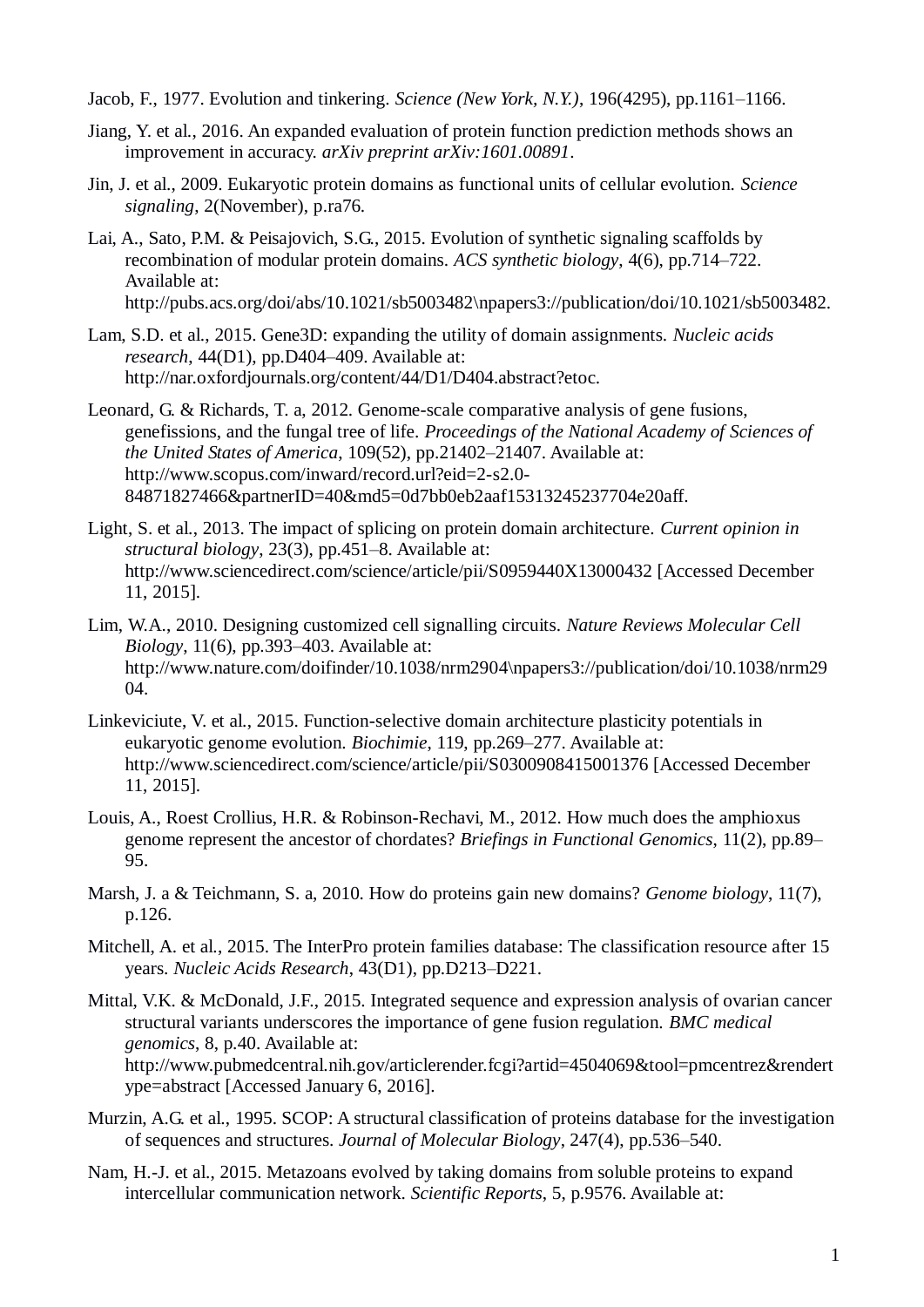http://www.nature.com/doifinder/10.1038/srep09576.

- Oates, M.E. et al., 2015. The SUPERFAMILY 1.75 database in 2014: A doubling of data. *Nucleic Acids Research*, 43(D1), pp.D227–D233.
- Ortiz de Mend??bil, I., Vizmanos, J.L. & Novo, F.J., 2009. Signatures of selection in fusion transcripts resulting from chromosomal translocations in human cancer. *PLoS ONE*, 4(3).
- Pabis, A. & Kamerlin, S.C.L., 2016. Promiscuity and electrostatic flexibility in the alkaline phosphatase superfamily. *Current Opinion in Structural Biology*, 37, pp.14–21. Available at: http://dx.doi.org/10.1016/j.sbi.2015.11.008.
- Philip, A.F., Kumauchi, M. & Hoff, W.D., 2010. Robustness and evolvability in the functional anatomy of a PER-ARNT-SIM (PAS) domain. *Proceedings of the National Academy of Sciences of the United States of America*, 107(42), pp.17986–17991.
- Prakash, A. & Bateman, A., 2015. Domain atrophy creates rare cases of functional partial protein domains. *Genome Biology*, 16(1), pp.1–15. Available at: http://genomebiology.com/2015/16/1/88.
- Radivojac, P. et al., 2013. A large-scale evaluation of computational protein function prediction. *Nature Methods*, 10(3), pp.221–227.
- Rakshambikai, R. et al., 2015. Typical and atypical domain combinations in human protein kinases: functions, disease causing mutations and conservation in other primates. *RSC Adv.*, 5(32), pp.25132–25148. Available at: http://xlink.rsc.org/?DOI=C4RA11685B.
- Sardar, A.J. et al., 2014. The evolution of human cells in terms of protein innovation. *Molecular Biology and Evolution*, 31(6), pp.1364–1374.
- Sato, P.M. et al., 2012. The Robustness of a Signaling Complex to Mutations that Alter Interaction Specificities Facilitates Network Evolution. *PLoS Biology*, 2012(12), p.e1002012. Available at: http://eutils.ncbi.nlm.nih.gov/entrez/eutils/elink.fcgi?dbfrom=pubmed&id=25490747&retmod e=ref&cmd=prlinks\nfile:///Users/etromer/Documents/Papers2/Articles/2014/Sato/PLoS\_Biolo gy\_2014\_Sato.pdf\npapers2://publication/doi/10.1371/journal.pbio.1002012.
- Scaiewicz, A. & Levitt, M., 2015. The language of the protein universe. *Current opinion in genetics & development*, 35, pp.50–56. Available at: http://www.sciencedirect.com/science/article/pii/S0959437X15000933 [Accessed November 10, 2015].
- Selivanova, G. & Wiman, K.G., 2007. Reactivation of mutant p53: molecular mechanisms and therapeutic potential. *Oncogene*, 26(15), pp.2243–2254.
- Shi, J. et al., 2015. Discovery of cancer drug targets by CRISPR-Cas9 screening of protein domains. *Nature biotechnology*, 33(April), pp.1–10. Available at: http://www.nature.com/nbt/journal/v33/n6/full/nbt.3235.html#ref1\nhttp://www.ncbi.nlm.nih.g ov/pubmed/25961408.
- Shugay, M. et al., 2013. Oncofuse: A computational framework for the prediction of the oncogenic potential of gene fusions. *Bioinformatics*, 29(20), pp.2539–2546.
- Sillitoe, I. et al., 2015. CATH: Comprehensive structural and functional annotations for genome sequences. *Nucleic Acids Research*, 43(D1), pp.D376–D381.
- Singh, D. et al., 2012. Transforming Fusions of FGFR and TACC Genes in Human Glioblastoma. *Science*, 337(6099), pp.1231–1235. Available at: http://www.sciencemag.org/content/337/6099/1231.
- Stransky, N. et al., 2014. The landscape of kinase fusions in cancer. *Nature communications*, 5,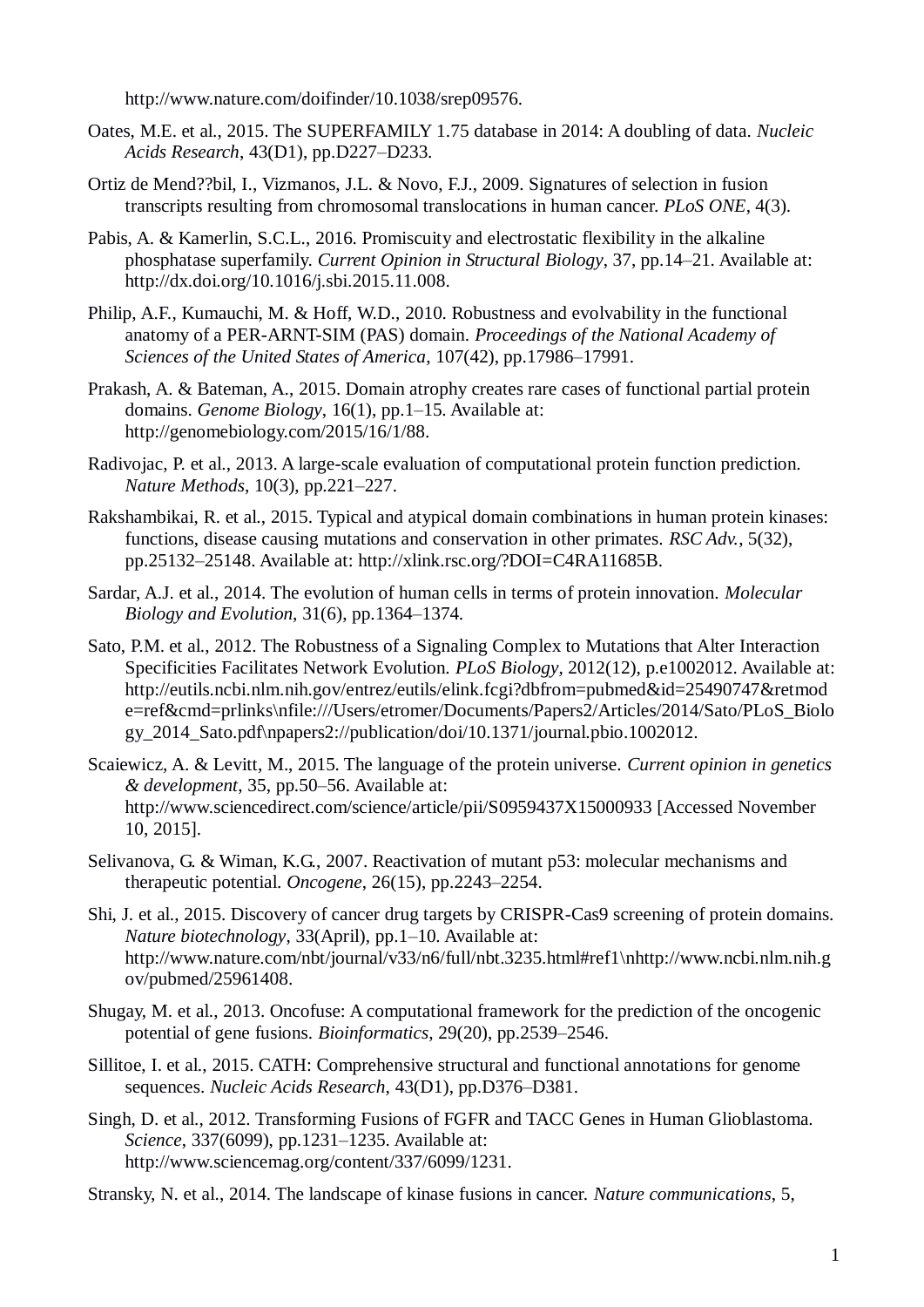p.4846. Available at: http://www.nature.com/ncomms/2014/140910/ncomms5846/full/ncomms5846.html.

Studer, R. a et al., 2014. Stability-activity tradeoffs constrain the adaptive evolution of RubisCO. *Proceedings of the National Academy of Sciences of the United States of America*, 111(6), pp.2223–8. Available at:

http://www.pnas.org/content/early/2014/01/23/1310811111.abstract.html?etoc.

- Su, Z. & Denu, J.M., 2015. Reading the Combinatorial Histone Language.
- Todd, A.E., Orengo, C. a & Thornton, J.M., 2001. Evolution of function in protein superfamilies, from a structural perspective. *Journal of molecular biology*, 307(4), pp.1113–1143. Available at: http://www.sciencedirect.com/science/article/pii/S0022283601945139.
- Tompa, P. & Fersht, A., 2009. *Structure and function of intrinsically disordered proteins*, Chapman and Hall/CRC. Available at: https://books.google.co.uk/books?hl=en&lr=&id=GzuxFYrzfd4C&oi=fnd&pg=PP1&dq=Struc ture+and+Function+of+Intrinsically+Disordered+Proteins+pdf&ots=qUWHKkvXNx&sig=G D\_tXDNBZG-hoornzqWsA14ePnM [Accessed February 23, 2016].
- Toth-Petroczy, A. & Tawfik, D.S., 2014. The robustness and innovability of protein folds. *Current Opinion in Structural Biology*, 26(1), pp.131–138.
- Triant, D.A. & Pearson, W.R., 2015. Most partial domains in proteins are alignment and annotation artifacts. *Genome biology*, 16(1), p.99. Available at: http://genomebiology.com/2015/16/1/99.
- Vogel, C. et al., 2004. Supra-domains: Evolutionary Units Larger than Single Protein Domains. *Journal of Molecular Biology*, 336(3), pp.809–823.
- Vogel, C. & Pleiss, J., 2014. The modular structure of ThDP-dependent enzymes. *Proteins*, 82(10), pp.2523–37. Available at: http://www.ncbi.nlm.nih.gov/pubmed/24888727 [Accessed December 11, 2015].
- Wagner, A., 2012. The role of robustness in phenotypic adaptation and innovation. *Proceedings of the Royal Society B: Biological Sciences*, 279(1732), pp.1249–1258. Available at: http://www.pubmedcentral.nih.gov/articlerender.fcgi?artid=3282381&tool=pmcentrez&rendert ype=abstract.
- Wagner, G.P., Pavlicev, M. & Cheverud, J.M., 2007. The road to modularity. *Nature reviews. Genetics*, 8(12), pp.921–31. Available at: http://www.ncbi.nlm.nih.gov/pubmed/18007649.
- Wang, B. et al., 2013. Rewiring cell signalling through chimaeric regulatory protein engineering. *Biochemical Society transactions*, 41(5), pp.1195–200. Available at: http://www.pubmedcentral.nih.gov/articlerender.fcgi?artid=3782828&tool=pmcentrez&rendert ype=abstract.
- Weiner, J., Beaussart, F. & Bornberg-Bauer, E., 2006. Domain deletions and substitutions in the modular protein evolution. *FEBS Journal*, 273(9), pp.2037–2047.
- Wolf, Y.I. & Koonin, E. V., 2013. Genome reduction as the dominant mode of evolution. *BioEssays*, 35(9), pp.829–837.
- Wright, P.E. & Dyson, H.J., 2014. Intrinsically disordered proteins in cellular signalling and regulation. *Nature Reviews Molecular Cell Biology*, 16(1), pp.18–29. Available at: http://dx.doi.org/10.1038/nrm3920.
- Yang, F. et al., 2015. Protein Domain-Level Landscape of Cancer-Type-Specific Somatic Mutations. *PLoS Computational Biology*, 11(3).
- Yang, X. et al., 2016. Widespread Expansion of Protein Interaction Capabilities by Alternative